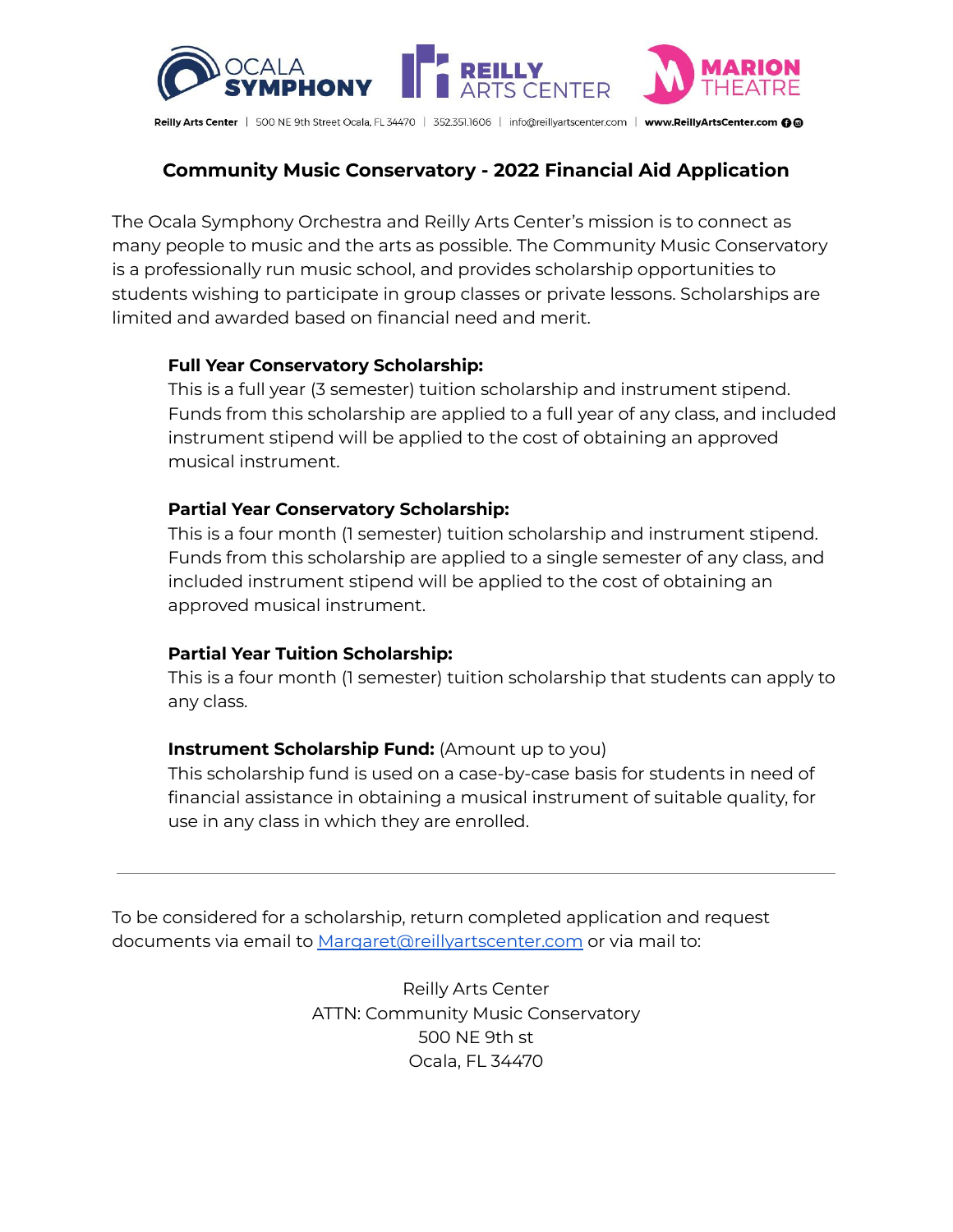

### **2022 Scholarship Application**

Student/Applicant Information:

| Requested Scholarship: _________________________ |  |
|--------------------------------------------------|--|
|                                                  |  |

- 1. Has the student ever been awarded a Conservatory Scholarship before? NO \_\_\_\_\_\_\_\_\_\_\_\_\_\_\_\_ YES (Specify Year) \_\_\_\_\_\_\_\_\_\_\_\_\_\_
- 2. Do you qualify for SNAP (Food Stamp) Program? YES \_\_\_\_\_\_NO\_\_\_\_\_\_
- 3. How Many household members are dependent on your income? \_\_\_\_\_\_

\_\_\_\_\_\_\_\_\_\_\_\_\_\_\_\_\_\_\_\_\_\_\_\_\_\_\_\_\_\_\_\_\_\_\_\_\_\_\_\_\_\_\_\_\_\_\_\_\_\_\_\_\_\_\_\_\_\_\_\_\_\_\_\_\_\_\_\_\_\_\_\_\_\_\_\_\_ \_\_\_\_\_\_\_\_\_\_\_\_\_\_\_\_\_\_\_\_\_\_\_\_\_\_\_\_\_\_\_\_\_\_\_\_\_\_\_\_\_\_\_\_\_\_\_\_\_\_\_\_\_\_\_\_\_\_\_\_\_\_\_\_\_\_\_\_\_\_\_\_\_\_\_\_\_ \_\_\_\_\_\_\_\_\_\_\_\_\_\_\_\_\_\_\_\_\_\_\_\_\_\_\_\_\_\_\_\_\_\_\_\_\_\_\_\_\_\_\_\_\_\_\_\_\_\_\_\_\_\_\_\_\_\_\_\_\_\_\_\_\_\_\_\_\_\_\_\_\_\_\_\_\_

- 4. How many household members are **under** the age of 18? \_\_\_\_\_\_\_\_\_\_\_
- 5. Please provide any additional information you feel is relevant.

**Student Essay:** Please attach a brief essay indicating how this scholarship will benefit you. (approx. 300 words)

**Letter or Recommendation:** Please provide a letter of recommendation from a teacher or administrator using the form and prompts provided.

**Optional Additional Documents:** You are welcome to attach any documentation that you feel relevant to this application. This additional documentation is not required, but may benefit you during the selection process. Suggested documents include 1040 Federal Tax forms from the preceding year or Social Security/Disability Benefit statements, most recent pay stubs, and/or a brief statement explaining any recent changes in household income.